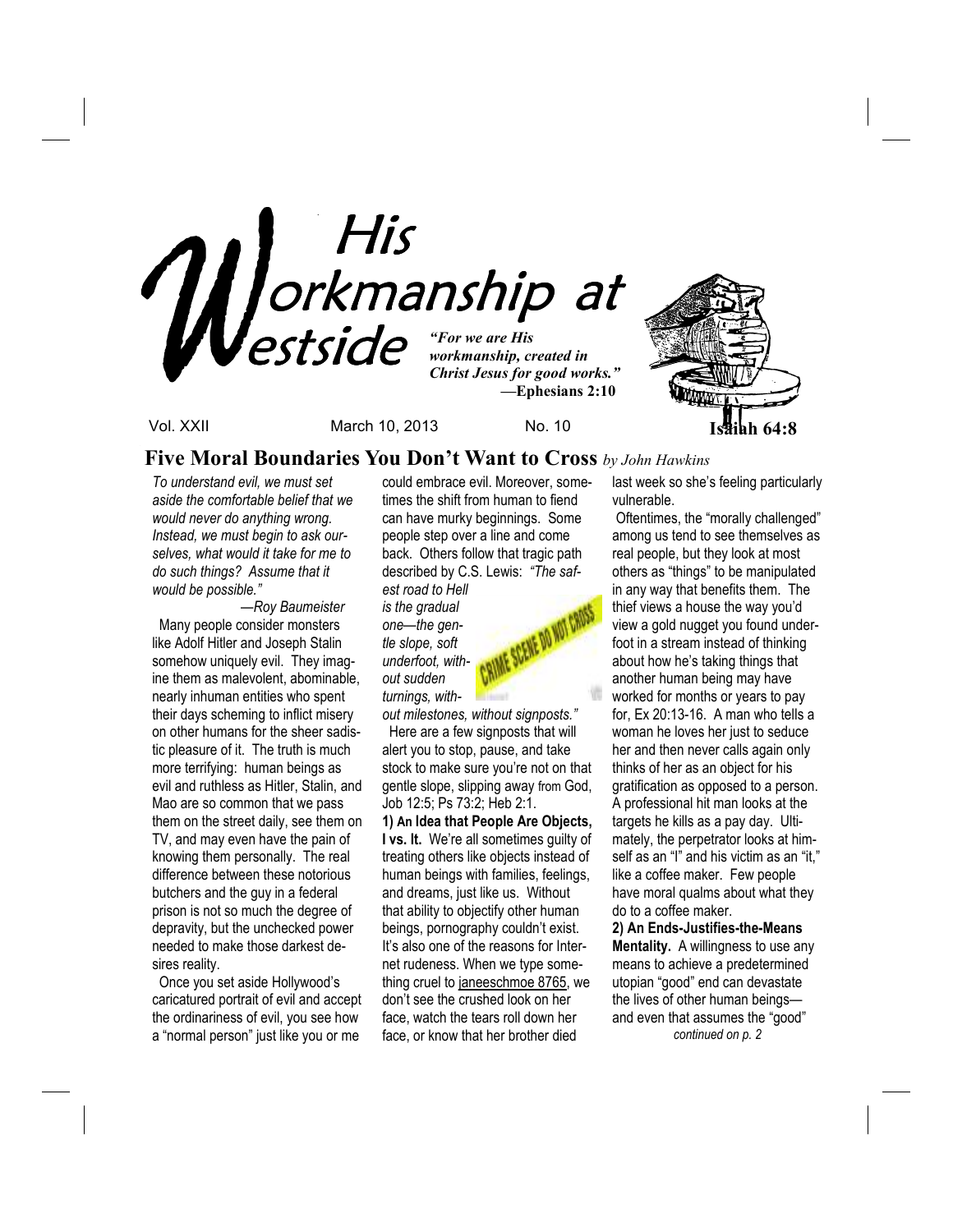### **Five Moral Boundaries:** *"But evil men and impostors will grow worse and worse, deceiving and being deceived."* **—2 Timothy 3:13**

outcome is really good. God is the Creator, and He is the only One Who can define what is good, cf. Mt 19:16- 17; Gen 1:10, 12, 18, 21, 25, 31; Ps 104:28. Jim Jones, Pol Pot, and the KKK all probably believed what they were doing was right and good. Yet in the end they turned out to be doing evil in pursuit of an evil end; cf. 1 Sam 15:1-29. This is the norm of human history since the beginning of time. A corollary is thinking that as long as I have good intentions, what I did was right. Unintended consequences is often the result.

 Theoretically, a person might create a good outcome by using evil means, but it's very difficult and unlikely in the real world, because evil tends to spawn more evil and provoke retribution. Tactics adopted by one side move the other to do the same. Crossing one moral line usually leads to crossing another and taking things to further extremes. Some of the worst devils you'll ever run across are people who believe themselves to be working for the best ends.

**3) A Feeling of Victimization.** Certainly people who've been genuinely victimized aren't evil. However, many folks walk around nursing grievances the size of asteroids when their legitimate complaints amount to a pebble. These tend to be some of the nastiest, vilest, most despicable people you'll ever run across because they feel justified in "fighting back" after enduring their "victimization." A man's wife says something he doesn't like, so he thinks it's okay to smack her in the mouth. Others think their employer treated them unfairly, so they feel justified in stealing from the cash register. They don't feel like it's fair that they're poor, so they feel entitled to sell drugs to kids. Some of the most

malicious people you'll ever run across never take responsibility for anything and perpetually feel as if they're being victimized by invisible, malevolent forces beyond their control, cf. King Ahab, 1 Kg 21:1-16. Adam blamed Eve (and God), and Eve blamed the serpent for their disobedience in Eden, Gen 3:11-13. **4) Escalation and Line Crossing.** There's a Peruvian proverb that says*, "Little by little one walks far."* Whether you're talking about business, love, or evil, that's very true. Evil begins with



fantasies, poor choices, and small steps, cf. Gen 6:5; 8:21; Jer 7:24, and it ends in sin, degeneracy, and cruelty. Do you think that when Nikki Sixx started doing drugs he believed he'd end up on his own couch freebasing instead of going to the funeral of the grandmother who reared him? Do you think when the guards at Auschwitz first started going to work they had any idea they'd help to send a million human beings to the gas chamber? It all started with a step and then another step and then another… *"But evil men and impostors will grow worse and worse, deceiving and being deceived,"* 2 Tim 3:13. We deceive ourselves into thinking that one small step (or the first drink or hit) won't matter. Cf. Mt 12:43-45. **5) Refusal to Accept Moral Absolutes.** Is it always wrong to torture an animal for pleasure? What about gang rape? How about a 30-year-old man having a "romantic relationship" with a 10-year-old boy? Considering the fact that torturing and killing animals acts as an early warning sign for serial killers, rape remains a "tactic" of warfare in parts of the world, and groups like NAMBLA actively defend adults who commit statutory rape, more than a few people would say "no" to all three questions. Once you start down the slope, there is nothing along the way to indicate a moral stopping point. It's all about personal choice. "Part of the problem," says David Popenoe, founder of the Marriage Project at Rutgers University, "is that we've become an 'anything goes' society." **Desensitizing** people about moral standards, especially sexual practices, has been an ongoing tactic that goes back at least a century in the U.S. For example, last week Yale University hosted a "sensitivity training" event by Dr. Jill McDevitt where students were to consider "bestiality, incest, and taking money for sex," cf. Lev 18:22-25. "Don't judge other people," urged McDevitt, " because we all have something we are embarrassed about." This is the false idea of moral equivalency, that is, comparing minor misdeeds with major atrocities, equating something embarrassing with something vile, saying one thing is as bad as another (two wrongs make a right). Equating having a dog as a pet to holding people in Nazi concentration camps is an example of this argument and shows that the person making it has no moral absolutes.

 Without any real moral lines in the sand, where everything floats in a grey area justifiable under the right circumstances, then we can very easily slide into levels of depravity most people haven't even imagined possible. But *"the word of our God stands forever,"* Is 40:8; see Job 23:13; Lam 5:19; Hos 13:4; Mal 3:6; 1 Pet 1:25. God and His Word don't change.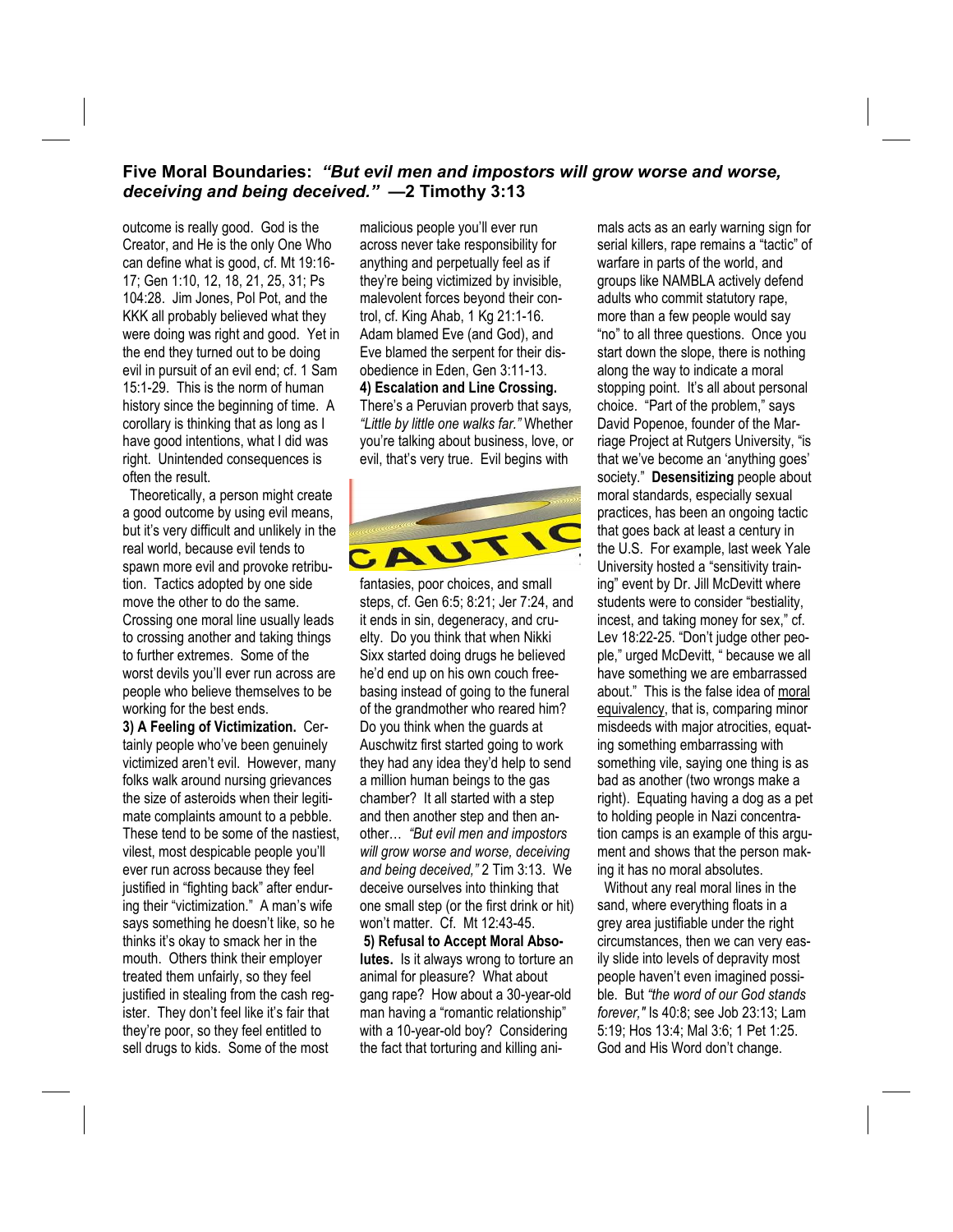

### **The Strong Heart Is Not Callous**  *by Gary Henry*

*"I am weary with my groaning; all night I make my bed swim; I drench my couch with my tears,"* Ps 6:6.

 If we think the strong don't feel pain, we know little of what strength is. Soldiers know that courage is not the absence of fear, but fortitude in the face of fear. The truly strong understand that strength is not the absence of pain, but nobility in the face of pain. The truly strong deeply experience pain without giving up either their reverence or their gratitude. They remain honorable, doing their duty despite pain and fear. Rather than going *around* pain, strong people go *through* it. There is no shortcut to any place worth going to.

 We usually think of "skill" as the ability to do *difficult* things. If because of natural talent a person finds himself easily able to do things that are difficult for other people, that may be somewhat remarkable. But how much more remarkable it is when someone has the drive and the discipline to do things that he himself finds difficult. In a similar way, it would be no great accomplishment for a person to bear an emotional pain that he didn't really feel. But those who open their hearts and feel the pain this world can inflict, still maintaining a gracious respect and gratitude toward God—those are

# Discipleship Here At Home

the ones with godly strength, Lk 23:34, 47! **PRAY FOR healing, protection,** When we're suffering, friends may remind us that God's intent is not to shield us from all pain, but to strengthen us so that we can deal with the pain in His right way. Do we really believe that? Perhaps what we believe is something slightly different: that God will help us find a kind of "strength" that will anesthetize us so that we won't feel the pain quite so much. Perhaps we don't really trust God to comfort us or help us to acquire real strength, the kind that protects us without deadening our hearts and rendering us unable to feel what we need to feel, cf. 2 Cor 1: *" Blessed be the God and Father of our Lord Jesus Christ, the Father of mercies and God of all comfort, Who comforts us in all our tribulation, that we may be able to comfort those who are in any trouble, with the comfort with which we ourselves are comforted by God."* 

 The immense spiritual strength that Jesus demonstrated did not involve anesthesia. He refused anything to diminish His pain: *"They gave Him sour wine mingled with gall to drink. But when He* 



*had tasted it, He would not drink,"* Mt 27:34. He not only felt the full range of emotions that are the lot of humanity, but He felt them vividly and intensely. Let us aspire to a strength that

is no less alive. Genuine discipleship to the Son of Man will not turn us into unfeeling robots. It will teach us to feel what God feels. God makes our hearts tender when we enter into His covenant, because our hearts are *"circumcised* (cut) *with the circumcision not made with hands,"* Col 2:11-12, Phil 3:3,10; Deut 10:16; 30:6; Rm 2:29. We weep as He wept. "*We are healed of a suffering only by experiencing it to the full."* —Marcel Proust

**help, and comfort here & away Mark Campbell**—home from hospital after hitting head on concrete in a fall; therapy for headaches, earaches **Matt Reames**—VA unable last week to insert shunt to drain fluid from his brain (hydrocephalus), the cause of headaches blurred vision, because of low blood ct **Madge Wallace—**lung cancer; daily radiation for tumor on top rib to start Wed **Gary Boyd**'s sister **Gail Storatz**—cancer; in hospital again last week to drain fluid in her lungs

**Brittany Tope**'s mother **Gayle Shrull**  —last radiation for breast cancer last wk **Judy Strand**'s son **Joe Huff**—recurrence of neurological symptoms, black-outs, from brain injury he suffered in a 2007 car accident **Jeremy Green**—croup, respiratory ills **Family** of toddler **Axel Charette**, who was murdered in Mexico—family has returned to Ridgeway, CO, to grieve **Mina Gonzalez's** uncle **Charles Hawkins—**colon cancer

 **CHRONIC CONDITIONS Logan Corray; Rocco Sangellino Jr; Addison Tope; Pat Wilkes**—asthma **Pearl Chapman**—leg pains; pancreatitis **Nell Free—**heart; spinal pain **Autumn Hadders—**epilepsy **Jonathan Hadders—**RA **Kirk Johnson—**worsening MS; housebound in cold weather and needs help **Menards—**age; **Lloyd**, diabetes; **Virginia,** now legally blind from rapid macular degeneration; high BP **Sandra Perry**—neuropathy from diabetes **Cheryl Reames**—diverticulitis; fibro **Lynda Szymanski**—COPD, lung

*Job concerns* **Andrew Tope** and **Frank Savarese** are seeking jobs. **The Menards'** son is out of work. *Expecting* **Marie Carlson**—-July 1 girl *Travel* **Pat Campbell** is in AR visiting her parents.

*+#+#+#+#+#+#+*